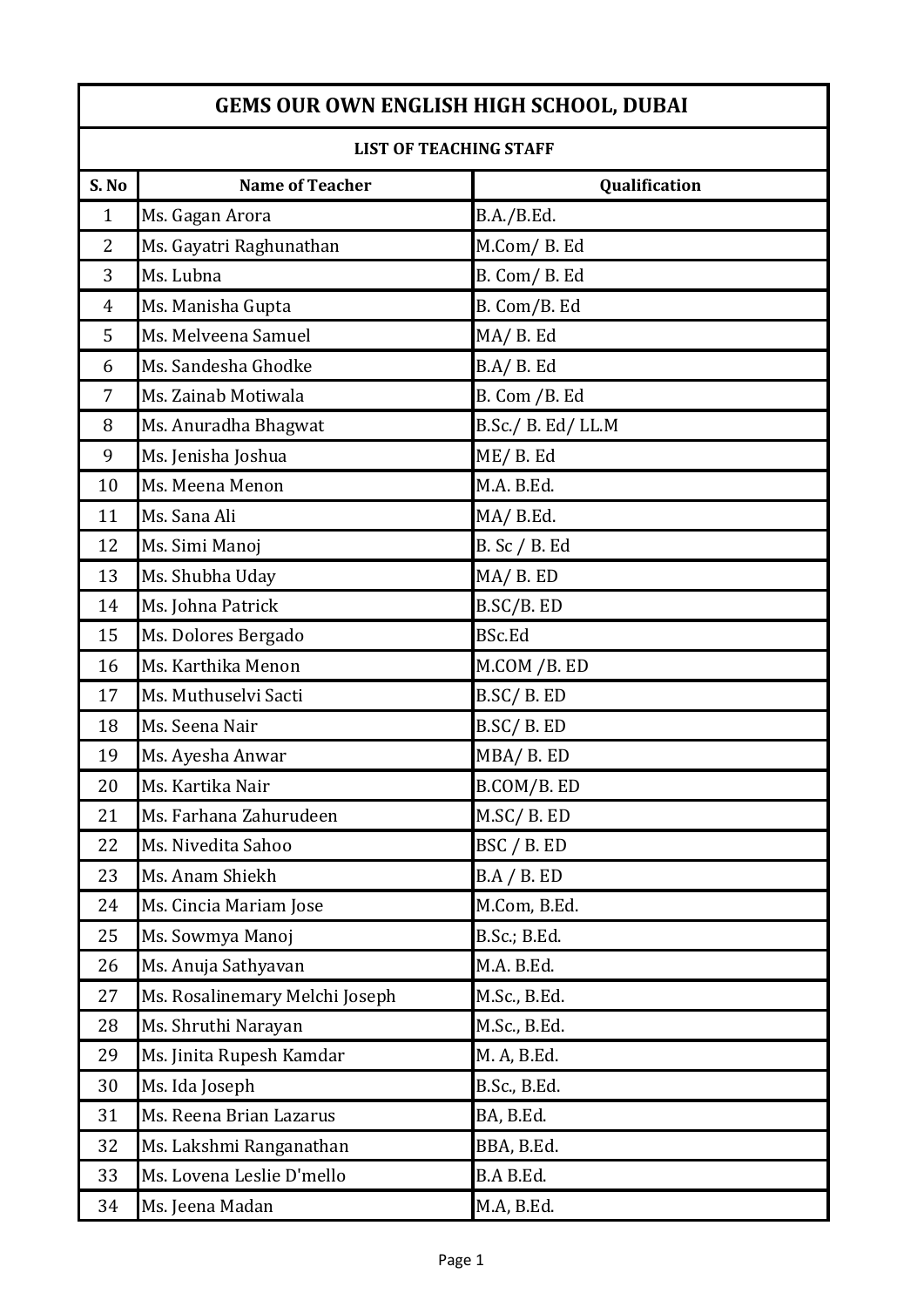| LIST OF TEACHING STAFF |                                    |                         |
|------------------------|------------------------------------|-------------------------|
| S. No                  | <b>Name of Teacher</b>             | Qualification           |
| 35                     | Ms. Jinu Meer Shaffic              | BBA, B.Ed.              |
| 36                     | Ms. Audrey Stanley Mendes          | B.A., B.Ed.             |
| 37                     | Ms. Aiswarya Akkara Veettil        | MSC, B.Ed.              |
| 38                     | Ms. Meera Suraj                    | BA, TTC                 |
| 39                     | Ms. Arti Choudhary                 | <b>B.COM B.Ed.</b>      |
| 40                     | Ms. Sneha Nitin Sudhakar           | M.Sc., B.Ed.            |
| 41                     | Ms. Asha Pandey                    | M.A, B.Ed.              |
| 42                     | Ms. Devyani Dinesh Inamdar         | B.A, B.Ed.              |
| 43                     | Ms. Archana Sharma                 | B.A, B.Ed.              |
| 44                     | Ms. Shakira Tarannum Shaik         | <b>MCA</b>              |
| 45                     | Ms. Sobia Ali Khokhar Sohail Nizam | B.A, B.Ed.              |
| 46                     | Ms. Geethu Sivanandan Nair         | B.P.E, M.P. Ed          |
| 47                     | Ms. Sangeeta Manoj Sawant          | B.A, B P. Ed., M.P. Ed. |
| 48                     | Ms. Subhashini Lakshminarayanan    | Pursuing B.Ed.          |
| 49                     | Ms. Sibi Mary Jacob                | M.Sc., B.Ed.            |
| 50                     | Ms. Amreen Khan                    | M.A, B.Ed.              |
| 51                     | Ms. Vandana Lal                    | B.COM, B.Ed             |
| 52                     | Ms. Shilpa D'souza                 | BA, B.Ed                |
| 53                     | Ms. Belinda Fernandez              | B.Sc, B.Ed              |
| 54                     | Ms. Sarah D'souza                  | BA, B.Ed                |
| 55                     | Ms. Sujatha Venkatesh              | B.Sc, B.Ed              |
| 56                     | Ms. Aqsa Osman                     | B.Sc, B.Ed              |
| 57                     | Ms. Stinsha Cyril                  | MA, B.Ed                |
| 58                     | Ms. Sana Sayyed                    | B.Sc, M.Ed              |
| 59                     | Ms. Sucheta Ghosh                  | M.Sc, B.Ed              |
| 60                     | Ms. Zainab Rawjee                  | BA, B.Ed                |
| 61                     | Ms. Afsa Haris                     | B.Sc, B.Ed              |
| 62                     | Ms. Anish Hussain                  | B.Sc, B.Ed              |
| 63                     | Ms. Simi Saju                      | MA, B.Ed                |
| 64                     | Ms. Aparna Gopakumar               | B.Sc, B.Ed              |
| 65                     | Ms. Steffi Fernandes               | M.COM, B.Ed             |
| 66                     | Ms. Azna Jaleel                    | B.Sc, B.Ed              |
| 67                     | Ms. Priya M.Thomas                 | BA, B.Ed                |
| 68                     | Ms. Binutha Balasubramanian        | MA, B.Ed                |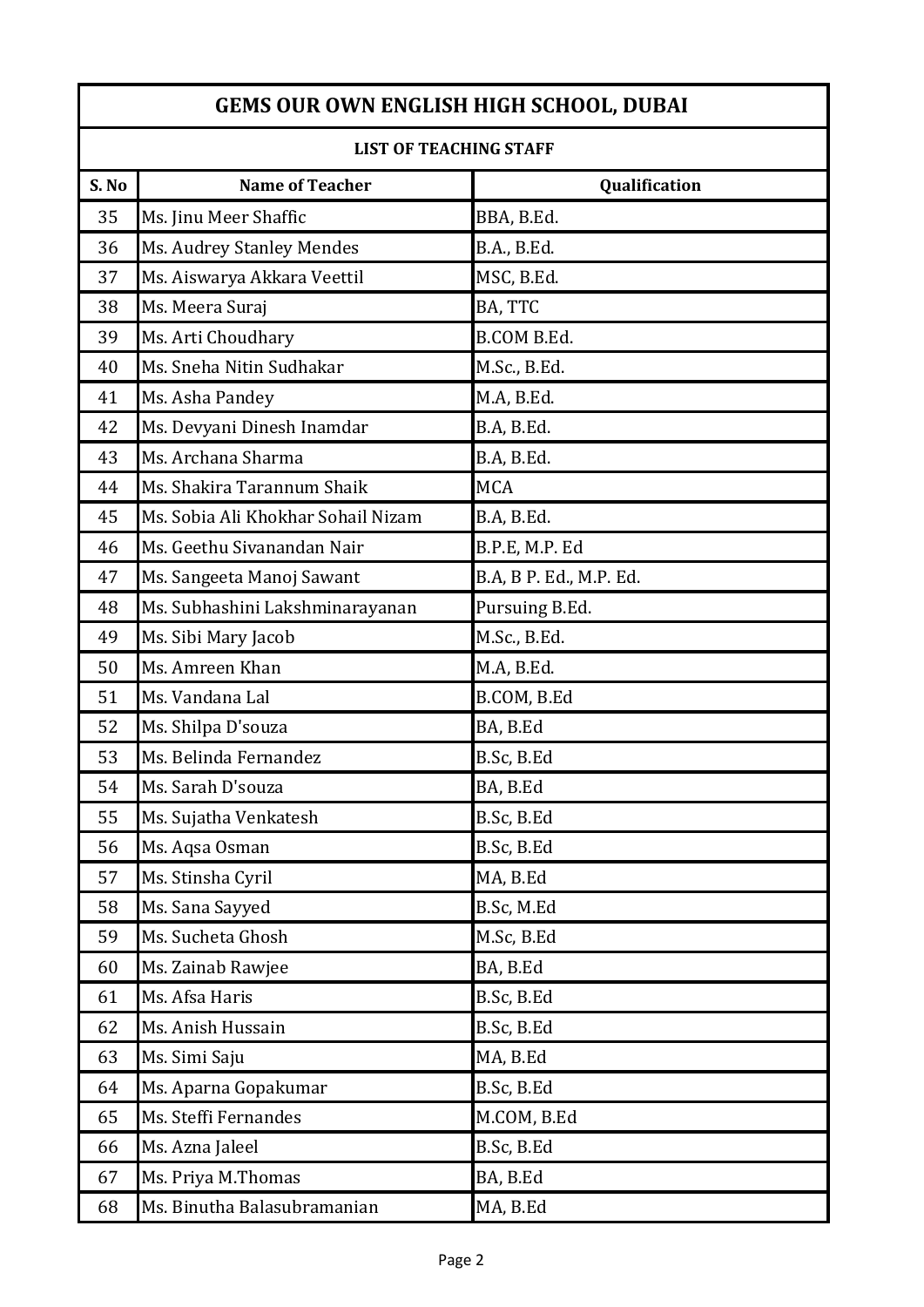| LISI UF TEALHING STAFF |                                   |                      |
|------------------------|-----------------------------------|----------------------|
| S. No                  | <b>Name of Teacher</b>            | Qualification        |
| 69                     | Ms. Joly Jose                     | M.Sc, B.Ed           |
| 70                     | Ms. Sheba Vasant                  | M.Sc, B.Ed           |
| 71                     | Ms. Saba Parveen                  | BA, B.Ed             |
| 72                     | Ms. Shraddha Badhekha             | B.Sc, B.Ed           |
| 73                     | Ms. Nisha Albert                  | <b>B.TECH</b>        |
| 74                     | Ms. Rohini Rajagopalan            | MA, B.Ed             |
| 75                     | Ms. Sinu Jacob                    | M.Sc, B.Ed           |
| 76                     | Ms. Sara Hashmi                   | <b>B.Com B.Ed</b>    |
| 77                     | Ms. Nisha Tak                     | MA, B.Ed             |
| 78                     | Ms. Kavita Narwani                | B.com, B.Ed          |
| 79                     | Ms. Sapna Sharma                  | MA, B.Ed             |
| 80                     | Ms. Emma Liya                     | <b>MA French</b>     |
| 81                     | Ms. Sabna                         | MA, B.Ed             |
| 82                     | Ms. Priyaa Kumaresan              | B.Sc,DEC             |
| 83                     | Ms. Rumella Fernandes             | MBA, 8th grade Music |
| 84                     | Ms. Muthu Meenal                  | M.P.Ed. M.Phil       |
| 85                     | Ms. Rovita Fernandes              | M.P.Ed               |
| 86                     | Ms. Ramya Vijesh                  | M.A./B.Ed            |
| 87                     | Ms. Neetha Denny                  | B.A/T.T.C.           |
| 88                     | Ms. Sylvia Thapa                  | B.Sc/B.Ed            |
| 89                     | Ms. Shreya Thevarkhat             | B.Com/B.Ed           |
| 90                     | Ms. Maria Regina Amaral Fernandes | SY. B.Sc/D.Ed        |
| 91                     | Ms. Merill Anil                   | M.Sc/B.Ed            |
| 92                     | Ms. Ramya Lakshminarayanan        | B.A/B.Ed             |
| 93                     | Ms. Sinoy Alex                    | M.Com / B.Ed         |
| 94                     | Ms. Kichu Mary Anselam            | M.Sc/M.Ed            |
| 95                     | Ms. Amani Alikoya                 | B.A/ B.Ed            |
| 96                     | Ms. Shahabuddin Dilshad Fathima   | B.Sc / B.Ed          |
| 97                     | Ms. Shiney Pooyamveli             | B.Sc / B.Ed          |
| 98                     | Ms. Deethu Rajesh                 | M.Sc/B.Ed            |
| 99                     | Ms. Rakendu Shobhana Devi         | B.Sc / B.Ed          |
| 100                    | Ms. Sree Vijaya Sharda Vemuri     | B.Com / B.Ed         |
| 101                    | Ms. Krishnapriya                  | B.Sc/B.Ed            |
| 102                    | Ms. Nafisa Naaz                   | M.Com / B.ED.        |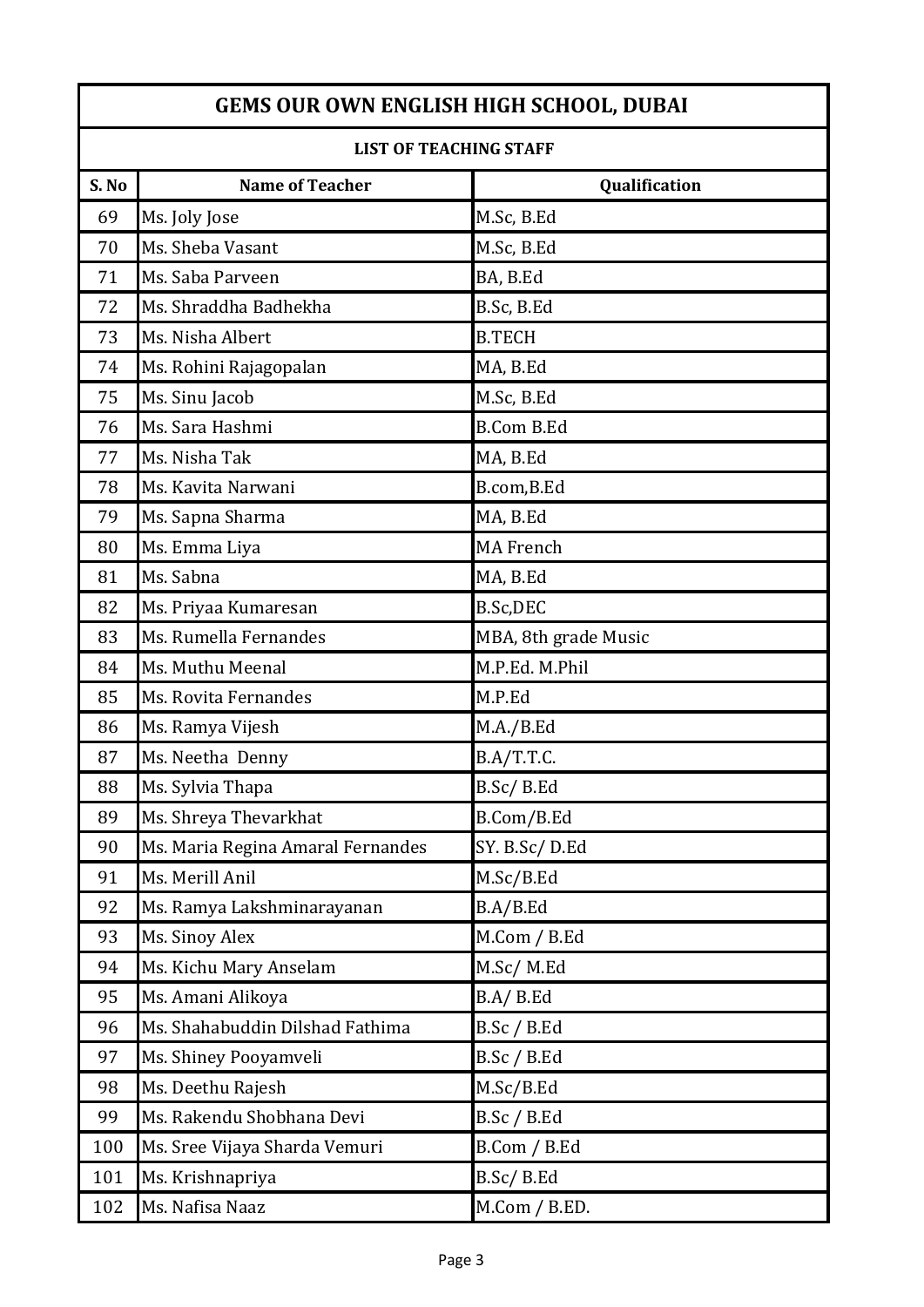| LIST OF TEACHING STAFF |                                   |                                         |
|------------------------|-----------------------------------|-----------------------------------------|
| S. No                  | <b>Name of Teacher</b>            | Qualification                           |
| 103                    | Ms. Manju Thomas                  | BSc. / MSc. M.Phil/ B.Ed                |
| 104                    | Ms. Bandhan Jha                   | M.Sc/B.Ed                               |
| 105                    | Ms. Gloria Dias                   | BA/B.Ed                                 |
| 106                    | Ms. Deepa Nandakumaran            | M.Sc/B.Ed                               |
| 107                    | Ms. Afroz Kalsekar                | BA/B.Ed                                 |
| 108                    | Ms. Sathya Priya                  | B.Sc / B.Ed                             |
| 109                    | Ms. Joycee William Gnanaprakasam  | B.Com / B.Ed                            |
| 110                    | Ms. Khairunnisa                   | B.Com / B.Ed /MBA/B.A                   |
| 111                    | Ms. Roli Dhingra                  | M.Com / B.Ed                            |
| 112                    | Ms. Anushka Ann Jacob             | MA / B.Ed                               |
| 113                    | Ms. Sarpreet Kaur                 | M.Sc/B.Ed                               |
| 114                    | Ms.Ankita Porwal                  | M.Sc/B.Ed                               |
| 115                    | Ms. Rajinderbir Kaur              | M.A/B.Ed                                |
| 116                    | Ms. Laeeq Begum                   | M.A/B.Ed                                |
| 117                    | Ms. Komal Narwani                 | M.A/ B.Ed                               |
| 118                    | Ms. Purnima Kelkar                | B.Com / DELF B1                         |
| 119                    | Ms. Christina O'brien             | M.A / DELF B1                           |
| 120                    | Ms. Shali Varghese                | MA/B.Ed                                 |
| 121                    | Ms. Anju Mary Koshy               | B.E /M.Tech                             |
| 122                    | Ms. Lioni Martin                  | B.Com / B.P.Ed/M.P.Ed                   |
| 123                    | Ms. Chamindri Thanusha Rathnayake | Trinity college of London Grade 8 piano |
| 124                    | Ms. Pushparani Arthanari          | MSW - (Special Educator)                |
| 125                    | Ms. Rosaline Swain                | MA; B.Ed.                               |
| 126                    | Ms. Jyothi Madhu                  | B.Sc.; B.Ed.                            |
| 127                    | Ms. Nancy Saldanha                | MA; B.Ed.                               |
| 128                    | Ms. Rekha Divakar                 | M.Sc.; B.Ed.                            |
| 129                    | Ms. Priya John                    | M.Sc.; B.Ed.                            |
| 130                    | Ms. Heena F Alware                | B.Sc.; B. Ed                            |
| 131                    | Ms. Renymol Korah                 | B.Sc.; M.Ed.                            |
| 132                    | Ms. Stracy Pinto                  | M.A; B.Ed.                              |
| 133                    | Ms. Sikha Mohanty                 | M.Sc.; MBA; B.Ed.                       |
| 134                    | Ms. Deepika Gemini                | M.A; B.Ed.                              |
| 135                    | Ms. Ms. Suman Kuriakose           | B.Sc.; B.Ed.                            |
| 136                    | Ms. Sanitha Jayan                 | B.Sc.; B.Ed.                            |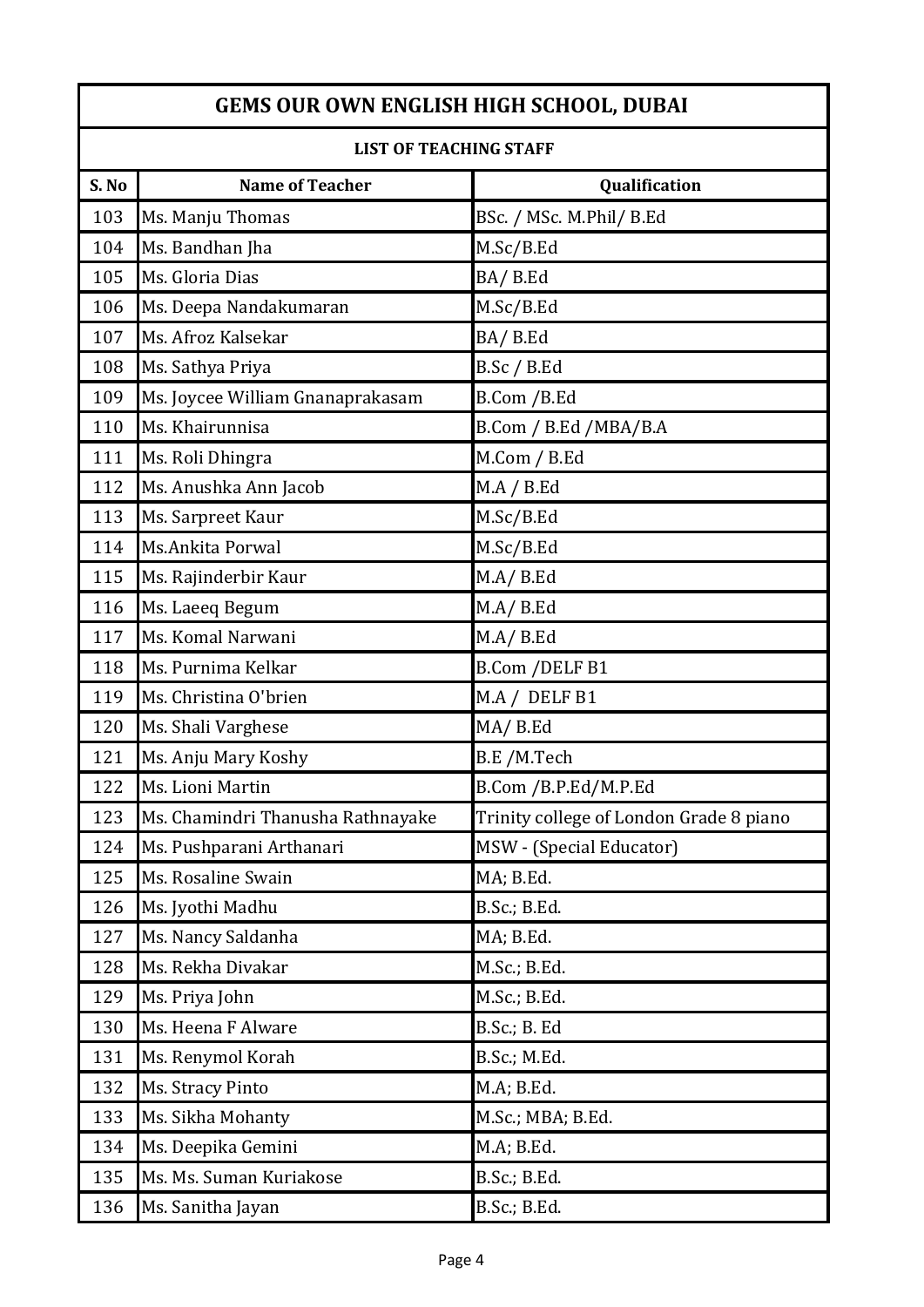| LISI UF TEAUNING STAFF |                                |                                    |
|------------------------|--------------------------------|------------------------------------|
| S. No                  | <b>Name of Teacher</b>         | Qualification                      |
| 137                    | Ms. Hina Shiyaz                | B.Sc.; B.Ed.                       |
| 138                    | Ms. Namitha Manoharan          | MA; MBA; B.Ed.                     |
| 139                    | Ms. Afreen Talajwala           | B. Com; B.Ed.                      |
| 140                    | Ms. Menka Sharma               | B.Sc.; B.Ed.                       |
| 141                    | Ms. Sheetal Khanna             | B.A (Hons); B.Ed.                  |
| 142                    | Ms. Roopam Alexander           | M.A; B.Ed.                         |
| 143                    | Ms. Naaz Fathima M K Azeem     | B.E; B.Ed.                         |
| 144                    | Ms. Seema Nair Thottankara     | B.Sc.; B.Ed.                       |
| 145                    | Ms. Anjali Krishnadas          | MAB.Ed.                            |
| 146                    | Ms. Stella Waydande            | BA; B.Ed.                          |
| 147                    | Ms. Lisha Palliparambil Thomas | MSc.; B.Ed.                        |
| 148                    | Ms. Rinu Liz Varghese          | B.Sc.; B.Ed.                       |
| 149                    | Ms. Smitha K Chacko            | MAB.Ed.                            |
| 150                    | Ms. Merciana De Souza          | BA.; B.Ed.                         |
| 151                    | Ms. Divya Vipin                | B.Sc.; B.Ed.                       |
| 152                    | Ms. Shamita Sinha              | M.Sc.; B.Ed.                       |
| 153                    | Ms. Nisha.K.P                  | MA; B.Ed.                          |
| 154                    | Ms. Devi Ramani                | MA; B.Ed.                          |
| 155                    | Ms. Shobha Chaturvedi          | BA; B.Ed.                          |
| 156                    | Ms. Seema Azade                | MA; B.Ed.; M.Ed.                   |
| 157                    | Ms. Ajimol Ayoob               | MA; M.Ed.                          |
| 158                    | Ms. MA. Carah G. Magadan       | B. Music; Major in Music Education |
| 159                    | Ms. Therasa Martin             | M.P.Ed.                            |
| 160                    | Ms. Revathy Leena              | <b>MPE</b>                         |
| 161                    | Ms. Vaishali Sabnis            | D.C.S & E (Computer Science)       |
| 162                    | Ms. Rakhi Chandran             | B.Sc.; B.Ed.                       |
| 163                    | Ms. Remya Varghese             | MSW; DVR-MR (Special Educator)     |
| 164                    | Ms. Rachel Mascarenhas         | MA Clincal Pyschology (Counsellor) |
| 165                    | Ms. Aarti Sharma               | B.A., B.Ed.                        |
| 166                    | Ms. Afreen Hussain             | M.A. French                        |
| 167                    | Ms. Anam Beg                   | M.A., B.Ed.                        |
| 168                    | Ms. Bharti Singh               | B.A., B.Ed.                        |
| 169                    | Ms. Ebtehal Mohamed            | B.A., D.Ed.                        |
| 170                    | Ms. Gunjan Chamoli             | B.Sc., B.Ed.                       |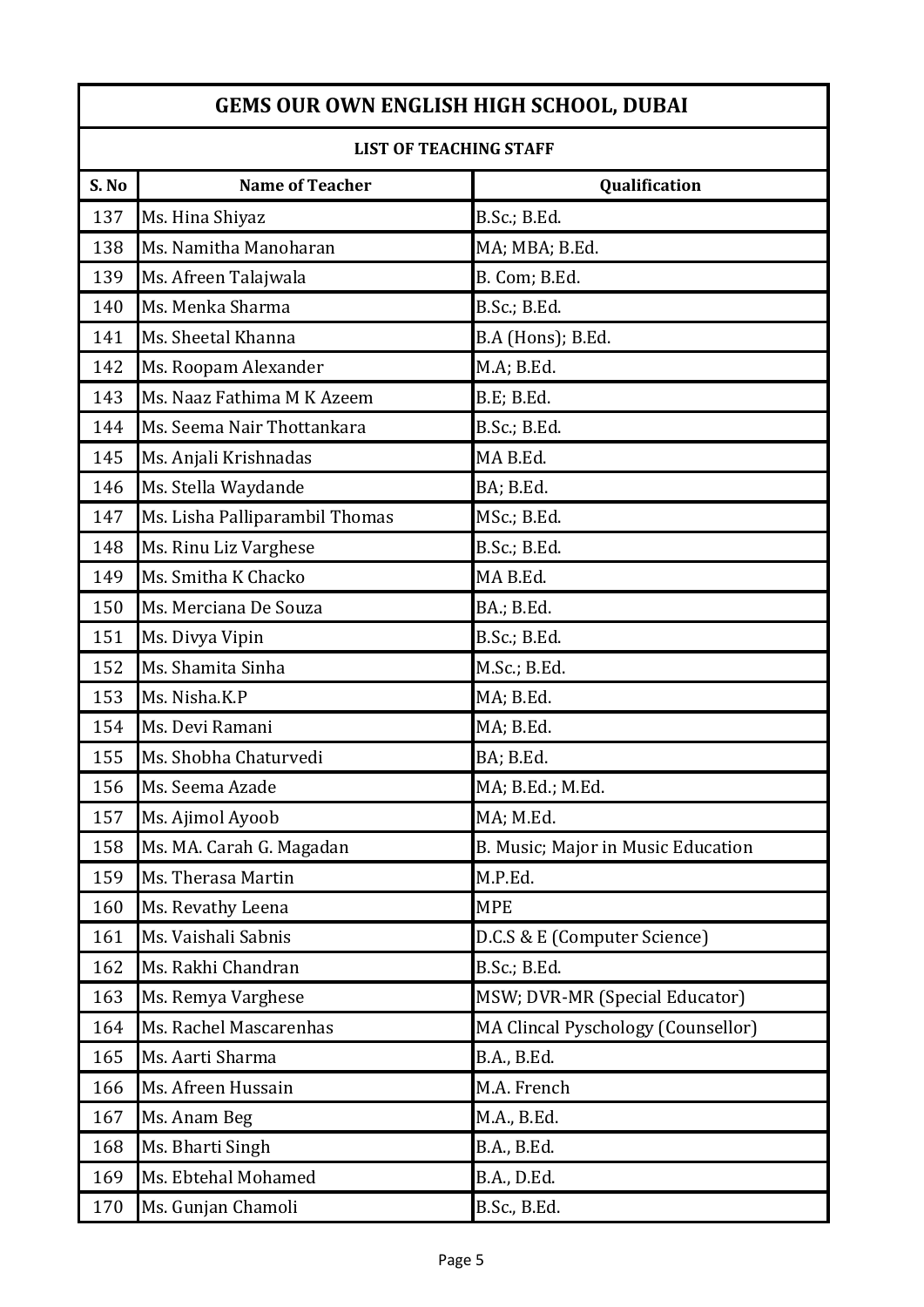| LIST OF TEACHING STAFF |                                  |                            |
|------------------------|----------------------------------|----------------------------|
| S. No                  | <b>Name of Teacher</b>           | Qualification              |
| 171                    | Ms. Joice John Rufus             | M.Sc. B.Ed.                |
| 172                    | Ms. Jyoti Goyal                  | M.Sc., B.Ed.               |
| 173                    | Ms. Latha Jacob                  | M.Sc., B.Ed.               |
| 174                    | Ms. Mamatha Pai                  | B.A., B.Ed.                |
| 175                    | Ms. Megha Susan Shaji            | M.Phil. (Special Educator) |
| 176                    | Ms. Pooja Achalswaroop Francis   | M.A., B.Ed.                |
| 177                    | Ms. Reena Mathew                 | B.A., B.Ed.                |
| 178                    | Ms. Ronika Massey                | M.A., B.Ed.                |
| 179                    | Ms. Sabiha Ajmal                 | M.A., B.Ed.                |
| 180                    | Ms. Sagarika Rai                 | M.A. B.Ed.                 |
| 181                    | Ms. Samitha Shailesh Nireshwalia | B.E. Comp.Sc               |
| 182                    | Ms. Sandhya Karunakara Pisharady | M.Sc. B.Ed.                |
| 183                    | Ms. Siby Mary Varghese           | M.Sc., B.Ed.               |
| 184                    | Ms. Somdatta Lala                | M.A., B.Ed.                |
| 185                    | Ms. Sreeshma Nishad              | M.A., B.Ed.                |
| 186                    | Ms. Vanessa D'Silva              | B.A., B.Ed.                |
| 187                    | Ms. Akanksha Rajput              | M.A.; B.Ed.                |
| 188                    | Ms. Beena Susil                  | M.A; M.Ed.                 |
| 189                    | Ms. Carolin Francis              | M.Sc.; B.Ed.               |
| 190                    | Ms. Fatihairam Sayed             | M.A; B.Ed.                 |
| 191                    | Ms. Geetha Francis               | M.Sc.; B.Ed.               |
| 192                    | Ms. Jomina Jibin                 | M.A; B.Ed.                 |
| 193                    | Ms. Julie Paul                   | M.A.; B.Ed.                |
| 194                    | Ms. Madiha Kamalkhan             | M.A; B.Ed.                 |
| 195                    | Ms. Manal Mohammadi              | B.A, Diploma               |
| 196                    | Ms. Karen D Costa                | M.Sc. (Special Educator)   |
| 197                    | Ms. Pooja Ahuja                  | B.A.; B.Ed.                |
| 198                    | Ms. Poonam Bhardwaj              | M.Sc.; B.Ed.               |
| 199                    | Ms. Poornima Srinivasamurthy     | B. FA; M.A                 |
| 200                    | Ms. Ranjana Sunny                | B.A; B.Ed.                 |
| 201                    | Ms. Rashmi Pillai                | M.Sc.; B. Ed.              |
| 202                    | Ms. Remya Nair                   | M.Sc.; B.Ed.               |
| 203                    | Ms. Rinsy Molly                  | B.E                        |
| 204                    | Ms. Ruby Ahmed                   | M.A; B. Ed.                |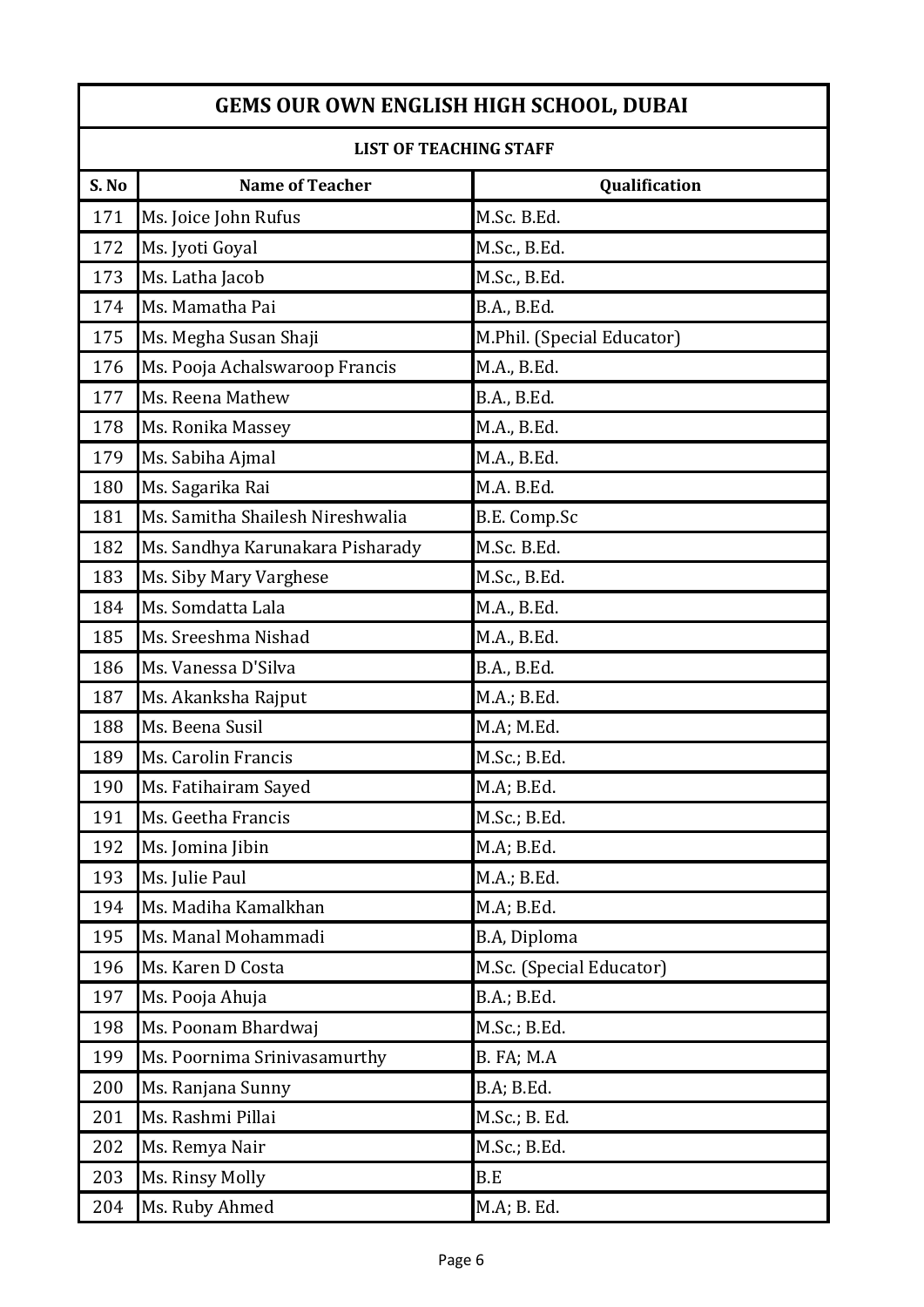| LISI UF TEACHING STAFF |                           |                              |
|------------------------|---------------------------|------------------------------|
| S. No                  | <b>Name of Teacher</b>    | Qualification                |
| 205                    | Ms. Ruchi Johary          | M.A; B.Ed.                   |
| 206                    | Ms. Rupali Aruparayil     | <b>MPE</b>                   |
| 207                    | Ms. Salini Meethal        | M.Sc.; B.Ed.                 |
| 208                    | Ms. Sarita Seymour        | M.A.; B. Ed.                 |
| 209                    | Ms. Shireen Parveen       | M.A, B. Ed.                  |
| 210                    | Ms. Sonia Koreth          | M.A, B. Ed.                  |
| 211                    | Ms. Swapna Fernandez      | B.Sc.; B.Ed.                 |
| 212                    | Ms. Yogita Gaikwad        | B.A; B.Ed.                   |
| 213                    | Ms. Anju Arora            | M.A, B.Ed                    |
| 214                    | Ms. Anjum Dastageer       | B.A. B.Ed.                   |
| 215                    | Ms. Aparna Lal            | B.A, B.Ed.                   |
| 216                    | Ms. Atiqa Idrees          | M.A, B.Ed                    |
| 217                    | Ms. Deepa Saradamma       | M.Sc. B.Ed                   |
| 218                    | Ms. Deepa Kuttappan Nair  | M.A, B.Ed                    |
| 219                    | Ms. Elizabeth Prakash     | MSc; B.Ed.                   |
| 220                    | Ms. Geetha Unnikrishnan   | B.Sc., B. Ed                 |
| 221                    | Ms. Jessimol Regi         | B.Sc, B.Ed                   |
| 222                    | Ms. Jolly Thomas          | MCA, B.Ed.                   |
| 223                    | Ms. Jyothilakshmy Kannath | M.Sc, B.Ed.                  |
| 224                    | Ms. Kavitha Devi Kamala   | M.A, B.Ed.                   |
| 225                    | Ms. Kirti Khosla          | MBA, B.Ed                    |
| 226                    | Ms. Lisa Pinto            | M.A., B.Ed.,                 |
| 227                    | Ms. Melanie Mathias       | M.A., MBA (Special Educator) |
| 228                    | Ms. Miriam Johnson        | B.A., B.Ed                   |
| 229                    | Ms. Nandita Sanyal        | MA, B.Ed                     |
| 230                    | Ms. Nasera Anjum          | MBA, B.Sc, B.Ed              |
| 231                    | Ms. Padmapriya Prakash    | <b>B.Sc.,</b>                |
| 232                    | Ms. Pooja Rai             | <b>MCA</b>                   |
| 233                    | Ms. Premal Gilbert        | B.Sc., B.Ed.                 |
| 234                    | Ms. Prerna Gupta          | B.A. B.Ed.                   |
| 235                    | Ms. Radhika Vijay         | M.Sc, B.Ed                   |
| 236                    | Ms. Roshni Sreekumar      | BSc., BEd                    |
| 237                    | Ms. Roslin Awadhya        | M.A., B.Ed.                  |
| 238                    | Ms. Saima Sayed           | BA; B.Ed.                    |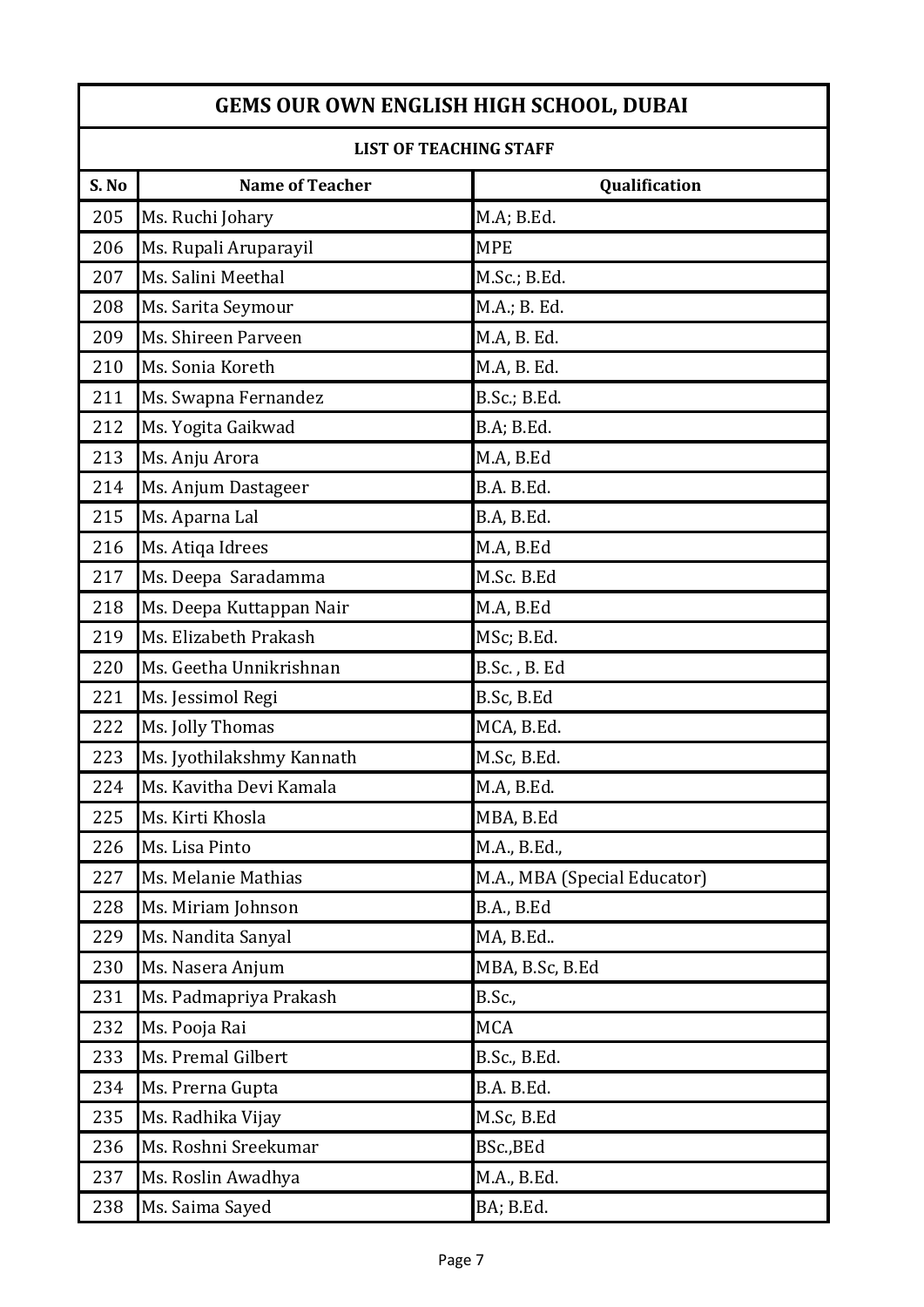| LISI UF TEAUNING STAFF |                             |                |
|------------------------|-----------------------------|----------------|
| S. No                  | <b>Name of Teacher</b>      | Qualification  |
| 239                    | Ms. Sampada Prem Anchan     | M.Sc., B.Ed    |
| 240                    | Ms. Shabeena Alam           | M.A, B.Ed.     |
| 241                    | Ms. Sherihan Hassan         | B.Sc.; B.Ed    |
| 242                    | Ms. Simmi Sumod             | M.A., B.Ed.    |
| 243                    | Ms. Trupti Nair             | M.Sc. B.Ed.    |
| 244                    | Ms. Umamaheswari Adhimoolam | PhD. In Phy Ed |
| 245                    | Ms. Alka Verma              | M.A.; N.T. T   |
| 246                    | Ms. Ambily Vishnu           | M.Sc.; B.Ed.   |
| 247                    | Ms. Anitha K.C              | M.Sc; B.Ed.    |
| 248                    | Ms. Ansie James             | M.Sc; B.Ed.    |
| 249                    | Ms. Biji Reji               | M.A; B.Ed.     |
| 250                    | Ms. Dielle Lobo             | M.A. (Music)   |
| 251                    | Ms. Elizabeth Joseph        | M.Sc.; B.Ed.   |
| 252                    | Ms. Ganga Nair              | B.Sc.; B.Ed.   |
| 253                    | Ms. Ghazala Dar             | B.A.; B.Ed.    |
| 254                    | Ms. Hala El-Attar           | BA; B.Ed.      |
| 255                    | Ms. Jaishree Vinod          | M.A.; B.Ed.    |
| 256                    | Dr. Madhuri Shah            | Ph.D. Physics  |
| 257                    | Ms. Manjusha Chaudhary      | B.A. B.Ed.     |
| 258                    | Ms. Misbah Rasheed          | M.A.; M.Ed.    |
| 259                    | Ms. Menatalla Al Bakry      | M.A.; B.Ed.    |
| 260                    | Ms. Meena Ashok             | M.A.; B.Ed.    |
| 261                    | Ms. Neethu Abraham          | BBA; B. P.Ed.  |
| 262                    | Ms. Neethu Paul             | MPhil.; B.Ed.  |
| 263                    | Ms. Precilla Pereira        | B.Sc.; B.Ed.   |
| 264                    | Ms. Preethi Mohan           | M.Sc., B.Ed.   |
| 265                    | Ms. Priyanka Vijayan        | M.Sc., B.Ed.   |
| 266                    | Ms. Rasana Chalil           | B.A.; B.Ed.    |
| 267                    | Ms. Rekha George            | M.Sc., B.Ed.   |
| 268                    | Ms. Seema Malhotra          | B.A., B.ED.    |
| 269                    | Ms. Shabana Khan            | B.A; B.Ed.     |
| 270                    | Ms. Sharmila George         | B.Sc.; HDSE    |
| 271                    | Ms. Shekinah Bhajgaware     | B.A; B.Ed.     |
| 272                    | Ms. Shireen Ghousia         | M.Phil., B.Ed. |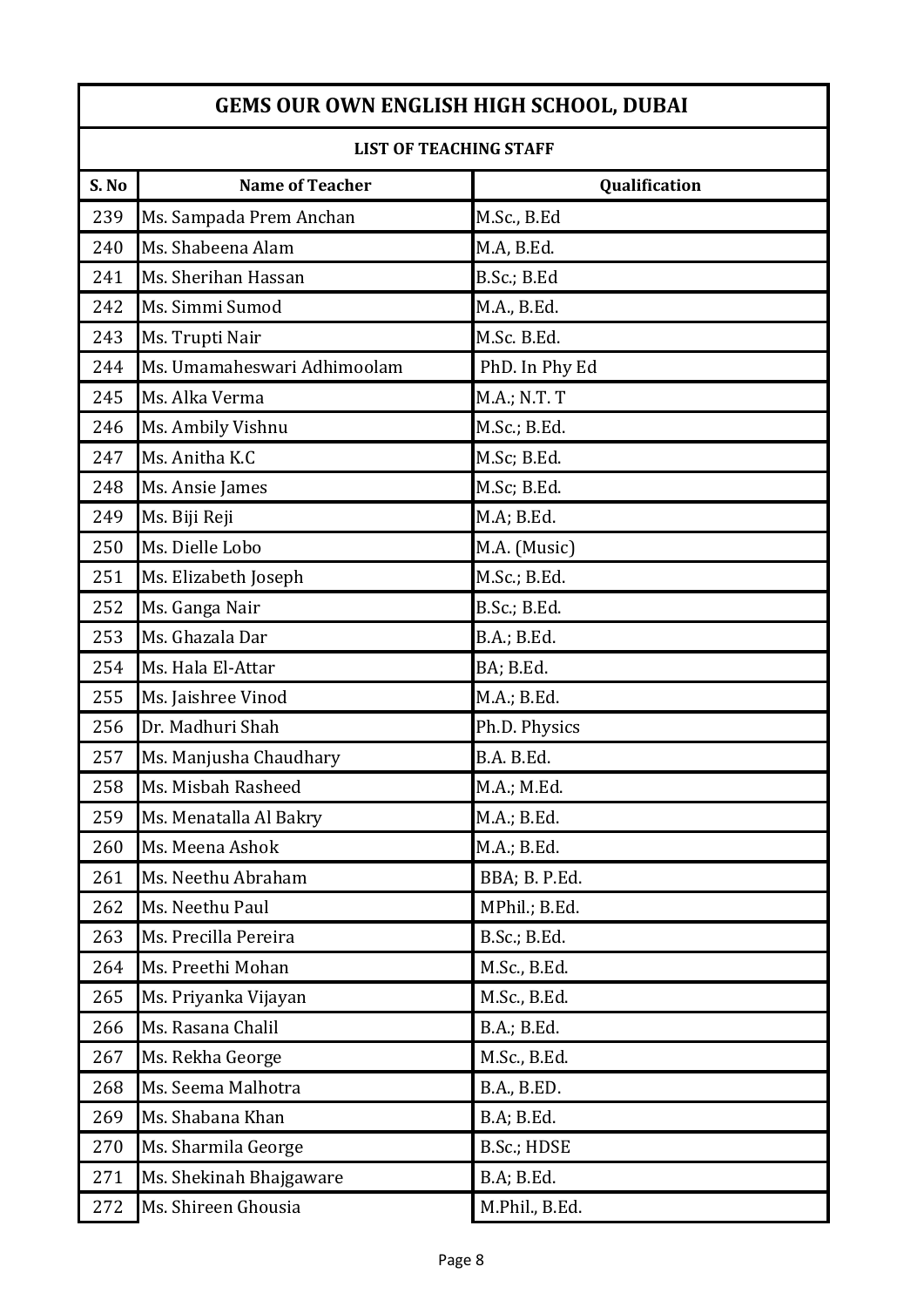| LIST OF TEACHING STAFF |                                     |                                         |
|------------------------|-------------------------------------|-----------------------------------------|
| S. No                  | <b>Name of Teacher</b>              | Qualification                           |
| 273                    | Ms. Siresha Thogari                 | M.F.A.                                  |
| 274                    | Ms. Sonia Manish                    | M.A.; B.Ed.                             |
| 275                    | Ms. Sudha Achuthan                  | M.A.; B.Ed.                             |
| 276                    | Ms. Sujitha Manoharan               | M.Phil.; B.Ed.                          |
| 277                    | Ms. Sunu Sabu                       | B.Sc.; B.Ed.                            |
| 278                    | Ms. Vincy Saji                      | B.Sc.; M.Ed.                            |
| 279                    | Ms. Amani Mansour                   | BA. B.Ed                                |
| 280                    | Ms. Anju Salish                     | BSc.;B.Ed.                              |
| 281                    | Ms. Aysha Sulaiman                  | M.A.; BEd                               |
| 282                    | Ms. Babitharani Kansal              | MA.B.Ed                                 |
| 283                    | Ms. Biji Divakaran                  | BA. BEd.                                |
| 284                    | Ms. Bindu Ramesh                    | M.Sc.; B.Ed                             |
| 285                    | Ms. Dhanya Vijayan Sathyamma        | MSc, B Ed                               |
| 286                    | Ms. Farah Siddiqui                  | M.A.,B.Ed                               |
| 287                    | Ms. Gopalaratnam Lakkaraju          | MA;B.Ed                                 |
| 288                    | Ms. Janette Lawrence                | MA; B.Ed.                               |
| 289                    | Ms. Jeeta Ningthoujam               | MPE; B. P.Ed                            |
| 290                    | Ms. Jyoti Rajesh Madhavan           | MA; BEd.                                |
| 291                    | Ms. Kritika Ramona Santram          | MA; BEd.                                |
| 292                    | Ms. Latha Kandammattil              | MSc; B.Ed                               |
| 293                    | Ms. Nabila Rezk                     | BA;BEd                                  |
| 294                    | Ms. Nafisa Kunhi                    | <b>B.A, HDSE (Software Engineering)</b> |
| 295                    | Ms. Nisha Sharma                    | M.Phil. B.Ed                            |
| 296                    | Ms. Padmini Jayasooriyan            | MA; BEd                                 |
| 297                    | Ms. Preetha Presannakumar           | M.Sc. B.Ed; MCA                         |
| 298                    | Ms. Rashmi Harish                   | MSc. B.Ed                               |
| 299                    | Ms. Ritu Samadhiya                  | M.Com; B.Ed                             |
| 300                    | Ms. Sabina Fernandez                | MA. B.Ed                                |
| 301                    | Ms. Sabitha Babu                    | MA; M.Phil., DELF-B1                    |
| 302                    | Ms. Safaa Yaseen Ali                | MA; B. Ed                               |
| 303                    | Ms. Sheeja Anto                     | MA; B.Ed.                               |
| 304                    | Ms. Sruthi Venunath Oniyath Vayalil | MSc; B.Ed                               |
| 305                    | Ms. Shubhra Singh                   | MA; B. Ed                               |
| 306                    | Ms. Sree Lekha Ajeesh               | B.Sc. B.Ed                              |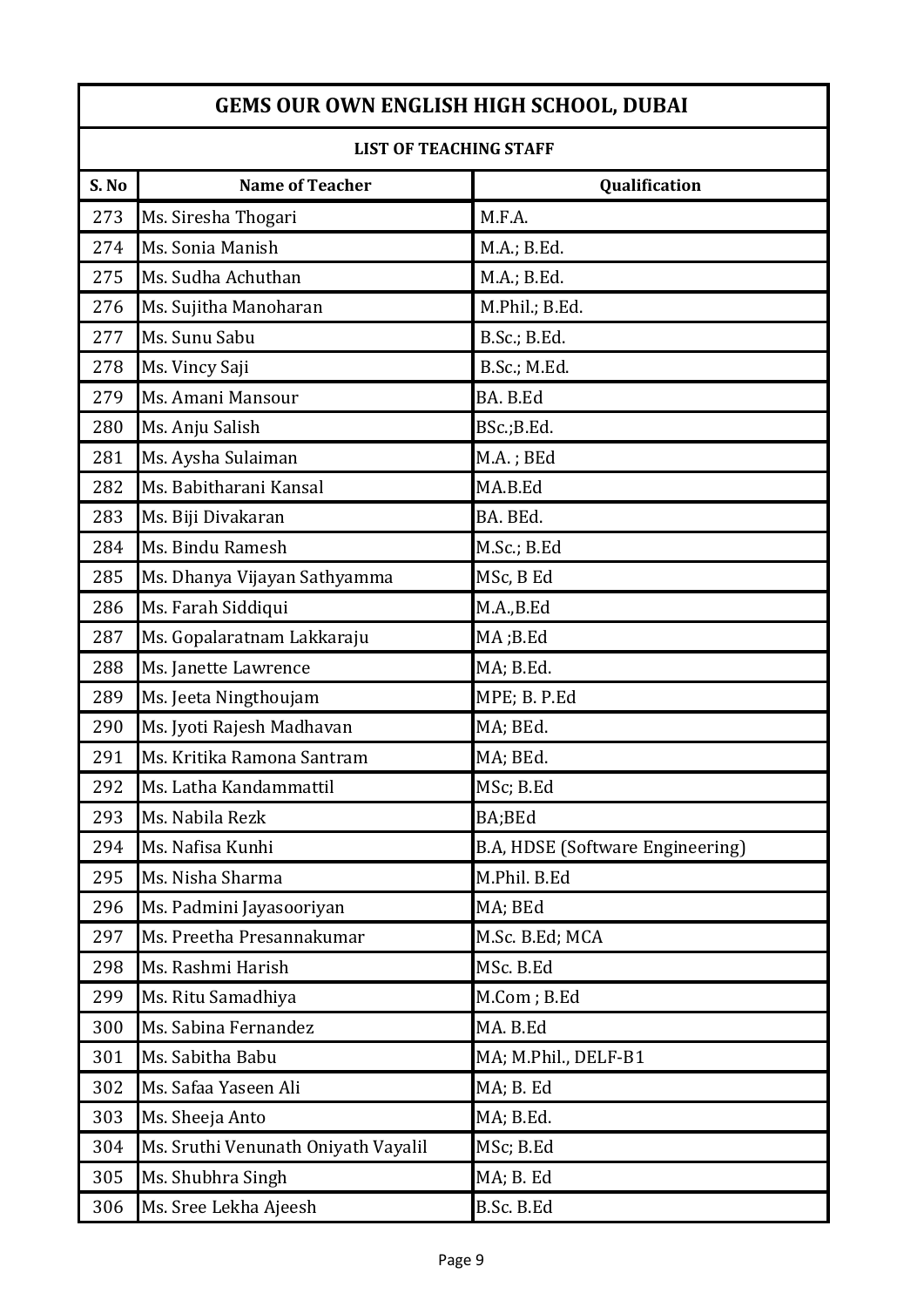| LISI OF TEACHING STAFF |                                 |                     |
|------------------------|---------------------------------|---------------------|
| S. No                  | <b>Name of Teacher</b>          | Qualification       |
| 307                    | Ms. Suboohi Khan                | MSc: B.Ed           |
| 308                    | Ms. Suchitra Singh              | B.Sc. B.Ed          |
| 309                    | Ms. Akhila Pradeep              | B.A. B.Ed.          |
| 310                    | Ms. Annie Thomas                | M.A.; B.Ed.         |
| 311                    | Ms. Avelene Gomes               | M.A., B.Ed.         |
| 312                    | Ms. Beena Satish                | M.Sc., B.Ed.; Ph.D. |
| 313                    | Ms. Chetna Dawani               | M.Sc., MBA, Ph.D.   |
| 314                    | Ms. Cini Johny                  | B.Sc.; B.Ed.        |
| 315                    | Ms. Elizabeth Bindu             | MA; B.Ed.           |
| 316                    | Ms. Fehmida Shaikh              | MA, B.Ed.           |
| 317                    | Ms. Iby Reji                    | M.Sc., B.Ed.        |
| 318                    | Ms. Kavita Dutta                | MCA; B.Ed.          |
| 319                    | Ms. Krishna Kumari Sivasankaran | M.A., B.Ed.         |
| 320                    | Ms. Krishnakumari Sasikumar     | M.Sc., B.Ed.        |
| 321                    | Ms. Leena Varghese              | M.Sc., M.Ed.        |
| 322                    | Ms. Lincy Koshy                 | M.Sc., B.Ed.        |
| 323                    | Ms. Mini Jayaprasad             | M.Sc., B.Ed.        |
| 324                    | Ms. Neeta Upadhyay              | M.A.; B.Ed.         |
| 325                    | Ms. Rajaratnam Nair             | M.Sc., B.Ed.        |
| 326                    | Ms. Rajju Selopal               | B.A (Hons.), B.Ed.  |
| 327                    | Ms. Renu Mathew                 | M.Sc., Med.         |
| 328                    | Ms. Rinda Travankur             | B.Sc., M.PEd.       |
| 329                    | Ms. Rubina Xavier               | M.Sc.; B.Ed.        |
| 330                    | Ms. Sangeetha Nair              | M.A; B.Ed.          |
| 331                    | Ms. Sarojini Radhamani          | M.A.; B.Ed.         |
| 332                    | Ms/ Shajeena Nazar              | B.A., B.Ed.         |
| 333                    | Ms. Shobha Nair                 | M.A; B.Ed.          |
| 334                    | Ms. Smitha Chandran             | M.Sc.; M.Ed.        |
| 335                    | Ms. Sujatha Menon               | M.A. B.Ed.          |
| 336                    | Ms. Suman Bala                  | M.A., B.ED          |
| 337                    | Ms. Yemi                        | M.Sc., B.Ed.        |
| 338                    | Ms. Ameda Mascarenhas           | M.A. B. Ed          |
| 339                    | Ms. Annies Kuruvilla            | M.A. B. Ed          |
| 340                    | Ms. Anzabanu Sanofar            | M.A. M.Phil. D. Ed, |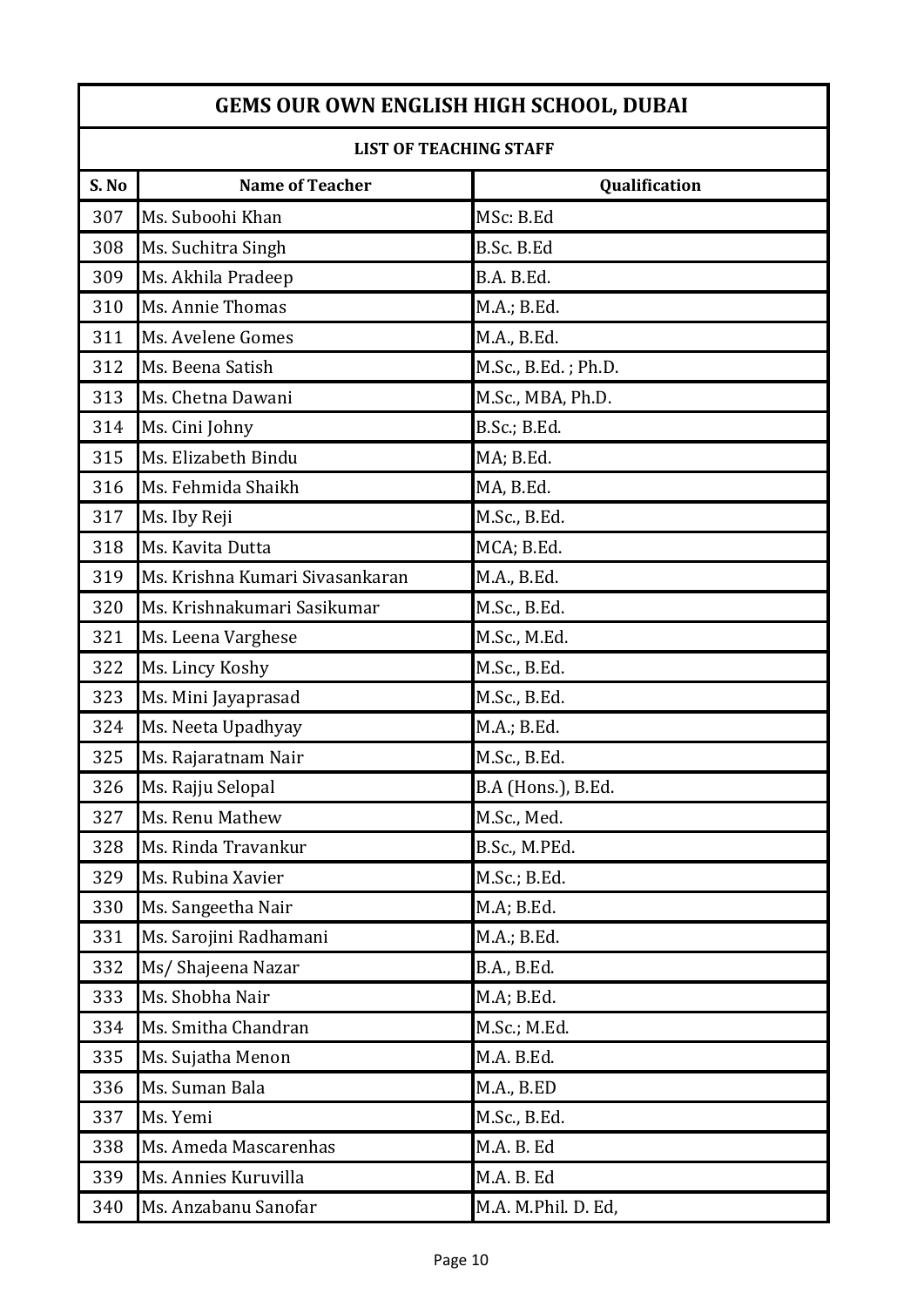| LIST OF TEACHING STAFF |                               |                               |
|------------------------|-------------------------------|-------------------------------|
| S. No                  | <b>Name of Teacher</b>        | Qualification                 |
| 341                    | Ms. Bindu Abraham             | M.Sc. B. Ed, Ph.d             |
| 342                    | Ms. Bini Vinlal               | M.A. B. Ed                    |
| 343                    | Ms. Devi Krishnan             | M.A. B. Ed                    |
| 344                    | Ms. Farah Hashim              | M.A. B. Ed                    |
| 345                    | Ms. Jeeja Jaigovind           | M.Sc. B. Ed                   |
| 346                    | Ms. Jaiji Ananth              | M.Sc. B. Ed, M.Phil.          |
| 347                    | Ms. Kadeeja Puthiyakam        | M.Sc. B. Ed                   |
| 348                    | Ms. Melrose J Selvaraj        | M.C.A B. Ed                   |
| 349                    | Ms. Namrata Gogoi             | M.A. M. Ed                    |
| 350                    | Ms Rakhee Nandakumar          | M.Com B. Ed                   |
| 351                    | Ms. Rekha Sarala              | M.Sc. B. Ed                   |
| 352                    | Ms. Ruby Vijayan              | M.Sc. M.C.A B. Ed             |
| 353                    | Ms.Sabeena Hameed             | M.Sc. B. Ed                   |
| 354                    | Ms. Shilpa Joanna Moses       | M.Com B. Ed                   |
| 355                    | Ms. Shivangi Joshi            | M.A. B. Ed                    |
| 356                    | Ms. Shraddha Raval            | M.Sc. B. Ed                   |
| 357                    | Ms. Simi Varughese            | M.Sc. B. Ed                   |
| 358                    | Ms. Sreelekha Pillai          | M.Com B. Ed                   |
| 359                    | Ms. Suja Ramakrishnan         | M.Com B. Ed                   |
| 360                    | Ms. Suma Nagaraj              | M.Com B. Ed                   |
| 361                    | Ms. Bijili Manu               | M.Sc., B.Ed                   |
| 362                    | Ms. Bindu Binukumar           | M.P.Ed.                       |
| 363                    | Ms. Crystal Edgar             | M.Com., B.Ed                  |
| 364                    | Ms. Gracy Fernandes           | M.A., B.Ed                    |
| 365                    | Ms. Jalaja Tharavath          | M.Sc., B.Ed                   |
| 366                    | Ms. Jenny Ann Mathews         | M.Com, B.Ed                   |
| 367                    | Ms. Jessi Mathew              | M.Sc., B.Ed                   |
| 368                    | Ms. Jisha Annoch              | M.A, B.Ed                     |
| 369                    | Ms. Lakshmi Mohan Ram         | M.Com, B.Ed                   |
| 370                    | Ms. Leenarani                 | M.Sc., B.Ed.                  |
| 371                    | Ms. Manika Somadder           | <b>BCS</b> (Computer Science) |
| 372                    | Ms. Preetha Subash            | M.Com, M.Phil, B.Ed           |
| 373                    | Ms. Preeti Gopi               | MCA, PGDCA                    |
| 374                    | Ms. Priti Gopalakrishnan Nair | M.Sc., B.Ed                   |